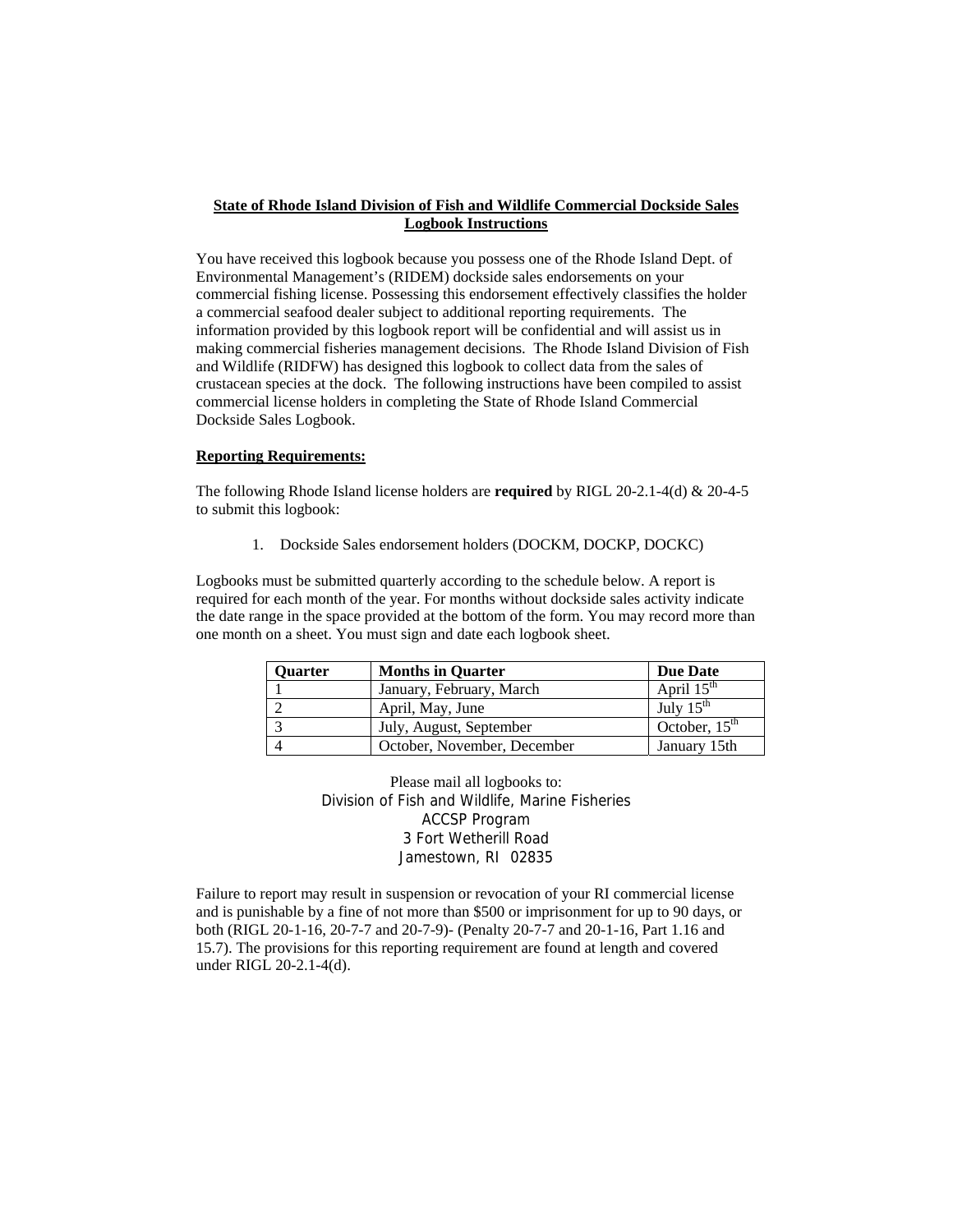### **DETAILED INSTRUCTIONS FOR FILLING OUT YOUR LOGBOOKS**

## **Top Portion**

- **1. Name:** Print your first and last name.
- **2. License number:** Print the prefix (MPURP, PEL, or CFL) and the six digit number that appears on your commercial fishing license issued to you by the RI Department of Environmental Management.
- **3.** Vessel Name: Print the name of your vessel.
- **4. Vessel ID:** Print the state registration or US Coast Guard documentation number of your vessel.
- **5. Port:** Print the location where catch was brought ashore.

#### **Lower Portion**

- **1. Sale Date**: Enter the date the dockside sale.
- **2. Species Code:** Print the code from the list below for **ALL** crustacean species sold at the dock. Use a different row for each species.
- **3. Pounds Sold at Dock:** Enter the total pounds of the species on this row sold at the dock.
- **4. Market Code:** Enter the market code that best describes the species on this row of the trip sold at the dock. Use a different row for each market category.
- **5. Grade Code:** Enter the grade code that best describes the species on this row of the trip sold at the dock. Grade describes landing condition. Use a different row for each grade type.
- **6. Daily Price:** Enter your daily price per pound for the dockside sales on this row.

## **Species Codes**

**LOB** = Lobster, American **CRJ** = Crab, Jonah (Rock Crab) **CRR** = Crab, Rock (Sand Crab) **CRG** = Crab, Green **HSC** = Horseshoe Crab

## **Market Codes**

 $Chix (<1.25 Lbs) = CX$  $Quarters (1.25 Lbs) =  $QT$$ **Select (1.5 - 2 Lbs)** = MD  $Large > (2 Lbs) = LG$ **Unknown/Run** = UN

#### **Grade Codes**

 $Cull = 62$  $$  $\textbf{Hard} = 64$ **Shell Rot** = 69  $Unknown = 02$